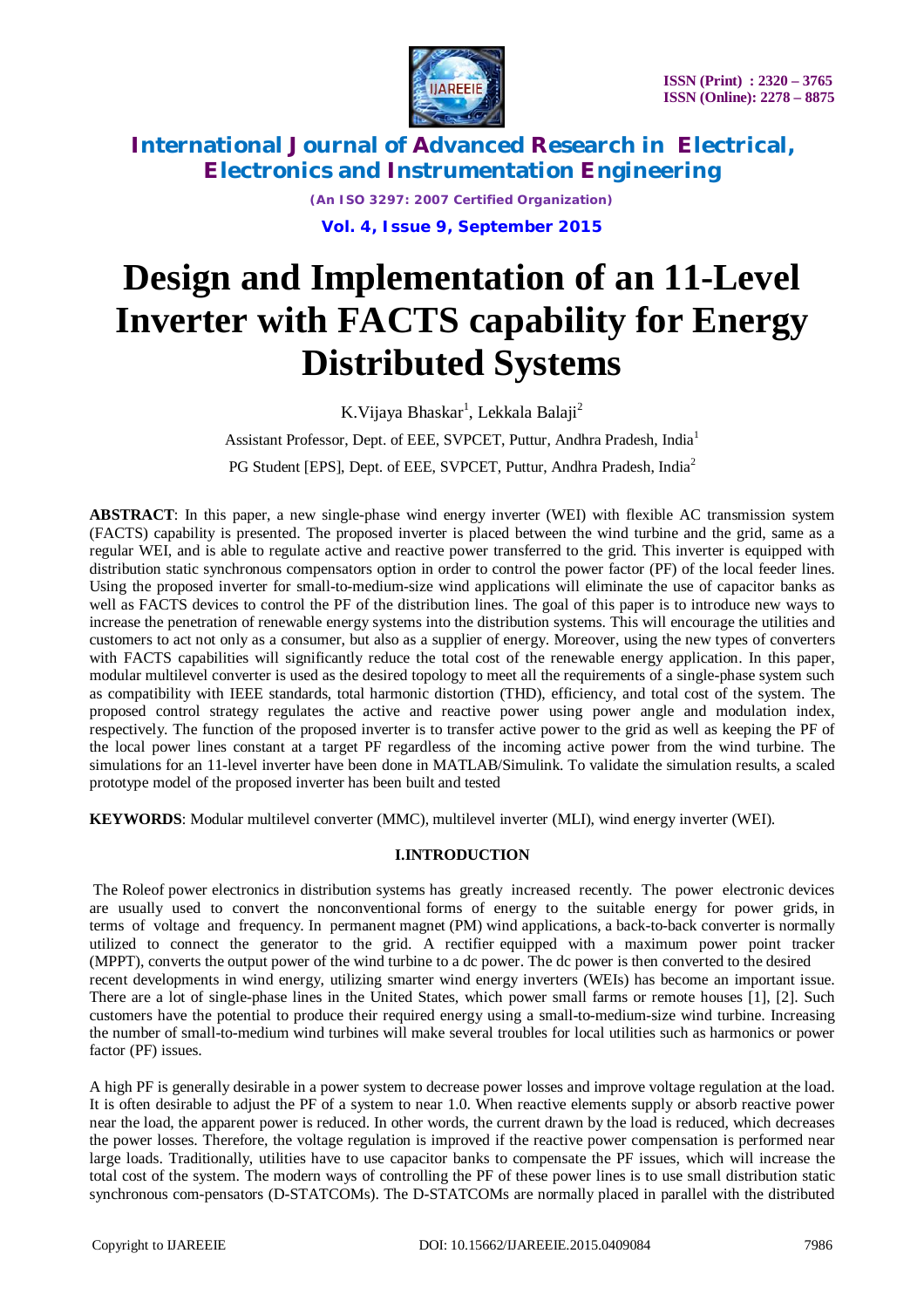

*(An ISO 3297: 2007 Certified Organization)*

#### **Vol. 4, Issue 9, September 2015**

generation systems as well as the power systems to operate as a source or sink of reactive power to increase the power quality issues of the power lines. Using regular STATCOMs for small-to-medium-size single-phase wind applications does not make economic sense and increase the cost of the system significantly. This is where the idea of using smarter WEIs with FACTS capabilities shows itself as a new idea to meet the targets of being cost-effective as well as compatible with IEEE standards. The proposed inverter in this paper is equipped with a D-STATCOM option to regulate the reactive power of the local distribution lines and can be placed between the wind turbine and the grid, same as a regular WEI without any additional cost. The function of the proposed inverter is not only to convert dc power coming from dc link to a suitable ac power for the main grid, but also to fix the PF of the local grid at a target PF by injecting enough reactive power to the grid. In the proposed control strategy, the concepts of the inverter and the D-STATCOM have been combined to make a new inverter, which possesses FACTS capability with no additional cost. The proposed control strategy allows the inverter to act as an inverter with D-STATCOM option when there is enough wind to produce active power, and to act as a D-STATCOM when there is no wind. The active power is controlled by adjusting



Fig. 1. Complete configuration of the proposed inverter with FACTS capability.

the power angle  $\delta$ , which is the angle between the voltages of the inverter and the grid, and reactive power is regulated by the modulation index *m*.There are a large number of publications on integration of renewable energy systems into power systems. A list of com-plete publications on FACTS applications for grid integration of wind and solar energy was presented in [3]. In [4], new commercial wind energy converters with FACTS capabilities are introduced without any detailed information regarding the efficiency or the topology used for the converters. In [5], a complete list of the most important multilevel inverters was reviewed. Also, different modulation methods such as sinusoidal pulsewidth modulation (PWM), selective harmonic elimination, optimized harmonic stepped waveform tech-nique, and space vector modulation were discussed and com-pared. Among all multilevel topologies [6]–[9], the cascaded H-bridge multilevel converter is very well known for STATCOM applications for several reasons [10]–[12].

The modular multilevel converter (MMC) was introduced in the early 2000s [13], [14]. Refer-ence [15] describes a MMC converter for high voltage DC (HVDC) applications. This paper mostly looks at the main circuit components. Also, it compares two different types of MMC, including H-bridge and full-bridge submodules. In [9] and [16], a new single-phase inverter using hybrid-clamped topology for renewable energy systems is presented. The proposed inverter is placed between the renewable energy source and the main grid. The main drawback of the proposed inverter is that the output current has significant fluctuations that are not compatible with IEEE standards. The authors believe that the problem is related to the snubber circuit design.Several other applications of custom power electronics in renewable energy systems exist, including [17] an application of a custom power interface where two modes of operation, including an active power filter and a renewable energy STATCOM. Another application [18] looks at the current-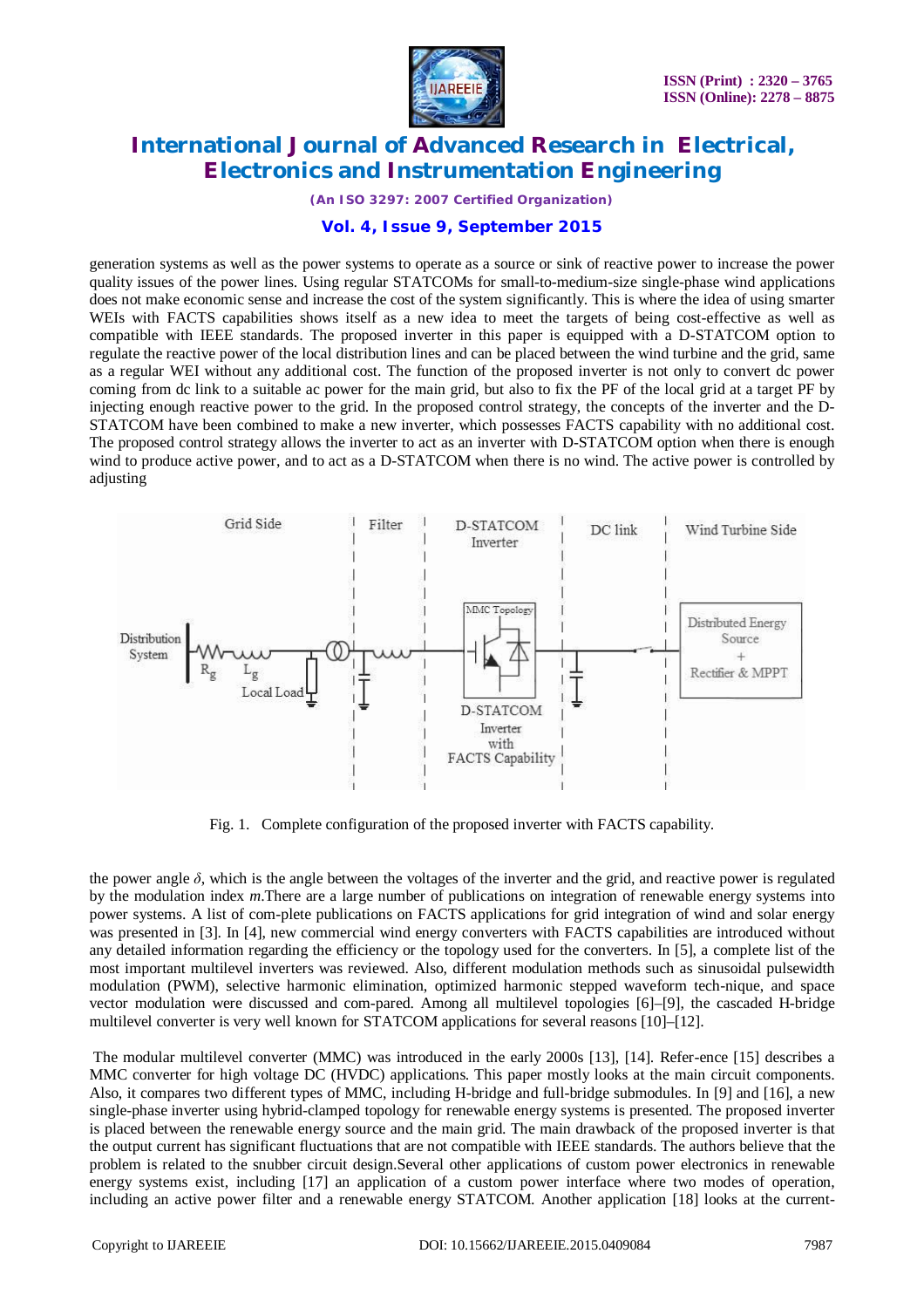

*(An ISO 3297: 2007 Certified Organization)*

#### **Vol. 4, Issue 9, September 2015**

source inverter, which controls reactive power and regulates voltage at the point of common coupling (PCC). Varma *et al.* [19], [20] propose an application of photovoltaic (PV) solar inverter as STATCOM in order to regulate voltage on three-phase power systems, for improving transient stability and power transfer limit in transmission systems. The authors called their proposed system PV-STATCOM. Similar to wind farms (when there is no wind), solar farms are idle during nights. We proposed a control strategy that makes the solar farms to act as STATCOMs during night when they are not able to produce active power. The main purpose of the PV-STATCOM system is to improve the voltage control and the PF correction on three-phase transmission systems.

In this paper, the proposed WEI utilizes MMC topology, which has been introduced recently for HVDC applications. Replacing conventional inverters with this inverter will elimi-nate the need to use a separate capacitor bank or a STATCOM device to fix the PF of the local distribution grids. Obviously, depending on the size of the power system, multiple inverters might be used in order to reach the desired PF. The unique work in this paper is the use of MMC topology for a single-phase voltage-source inverter, which meets the IEEE standard 519 requirements, and is able to control the PF of the grid regardless of the wind speed Fig. 1 shows the complete grid-connected mode configuration of the proposed inverter. The dc link of the inverter is connected to the wind turbine through a rectifier using MPPT and its output terminal is connected to the utility grid through a series-connected second-order filter and a distribution transformer.

#### **II. MODULAR MULTILEVEL CONVERTER**

MMC has gained increasing attention recently. A number of papers were published on the structure, control, and applica-tion of this topology  $[21]$ ,  $[22]$ , but none has suggested the use of that for inverter + D-STATCOM application. This topology consists of several half-bridge (HB) submodules (SMs) per each phase, which are connected in series. An *n*-level single-phase MMC consists of a series connection of 2(*n* − 1) basic SMs and two buffer inductors. Each SM possesses two semiconductor switches, which operate in complementary mode, and one capacitor. The exclusive structure of MMC becomes it an ideal candidate for medium-to-high-voltage applications such as wind energy applications. Moreover, this topology needs only one dc source, which is a key point for wind applications. MMC requires large capacitors which may increase the cost of the systems; however, this problem is offset by the lack of need for any snubber circuit.

The main benefits of the MMC topology are: modular design based on identical converter cells, simple voltage scaling by a series connection of cells, simple realization of redundancy, and possibility of a common dc bus. Fig. 2 shows the circuit configuration of a single-phase MMC and the structure of its SMs consisting of two power switches and a floating capacitor.

The output voltage of each SM  $(v_0)$  is either equal to its capacitor voltage  $(v_c)$  or zero, depending on the switching states. The buffer inductors must provide current control in each phase arm and limit the fault currents. To describe the operation of MMC, each SM can be considered as a two-pole switch. If *S*ui, which is defined as the status of the *i* th submodule in the upper arm, is equal to unity, then the output of the  $i$ <sup>th</sup> SM is equal to the corresponding capacitor voltage; otherwise it is zero. Likewise, if  $S<sub>li</sub>$  which is defined as the status of the *i* th submodule in the lower arm, is equal to unity, then the output of the *i* th lower SM is equal to the corresponding capacitor voltage; otherwise it is zero. Generally, when  $S_{ui}$  or  $S_{li}$  is equal to unity, the *i* th upper or lower SM is ON; otherwise it is OFF. Therefore, the upper and

lower arm voltages of the MMC are as follows:

| ν             | $n-1$                                |
|---------------|--------------------------------------|
| $upperArm =$  | $(S_{\rm ui}v_{\rm ci}) + v_{11}(1)$ |
|               | $i=1$                                |
| $\mathcal{V}$ | $n-1$                                |
| $lowerArm =$  | $(S_{\rm li}v_{\rm ci}) + v_{12(2)}$ |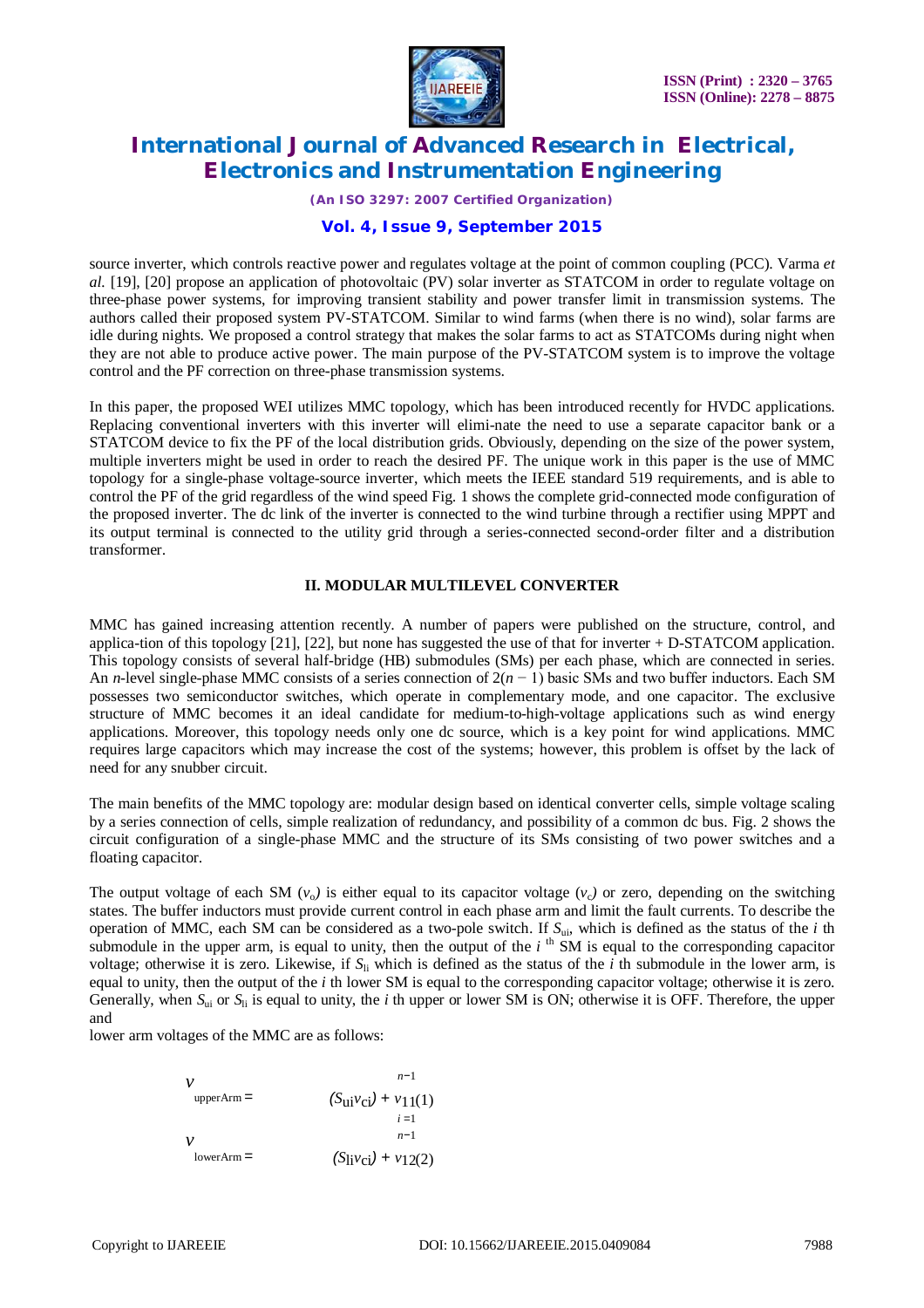

*(An ISO 3297: 2007 Certified Organization)*





Fig. 2. Structure of a single-phase MMC inverter structure.

where  $v_{11}$  and  $v_{12}$  are the voltages of the upper and lower buffer inductors, *n* is the number of voltage levels, and  $v_{ci}$  is the voltage of the *i* th SMs capacitor in upper arm or lower arm. A single-phase 11-level MMC inverter consists of 20 SMs which translates to 40 power switches, 20 capacitors, and 2 buffer inductors. The dc and ac voltages of the 11 level MMC are described by

$$
V V V V
$$
  
DC = upperArm + lowerArm  
10 10  
= (S<sub>ui</sub>v<sub>ci</sub>) + (S<sub>ui</sub>v<sub>ci</sub>) + (v<sub>11</sub> + v<sub>12</sub>) (3)  

$$
V = V V
$$
  
out = 
$$
V = V V
$$
  
upperArm = - 
$$
V = V V
$$
  
10<sub>0</sub> + 
$$
V = V
$$
  
10<sub>0</sub> + 10<sub>0</sub> + 10<sub>0</sub> + 10<sub>0</sub> + 10<sub>0</sub> + 10<sub>0</sub> + 10<sub>0</sub> + 10<sub>0</sub> + 10<sub>0</sub> + 10<sub>0</sub> + 10<sub>0</sub> + 10<sub>0</sub> + 10<sub>0</sub> + 10<sub>0</sub> + 10<sub>0</sub> + 10<sub>0</sub> + 10<sub>0</sub> + 10<sub>0</sub> + 10<sub>0</sub> + 10<sub>0</sub> + 10<sub>0</sub> + 10<sub>0</sub> + 10<sub>0</sub> + 10<sub>0</sub> + 10<sub>0</sub> + 10<sub>0</sub> + 10<sub>0</sub> + 10<sub>0</sub> + 10<sub>0</sub> + 10<sub>0</sub> + 10<sub>0</sub> + 10<sub>0</sub> + 10<sub>0</sub> + 10<sub>0</sub> + 10<sub>0</sub> + 10<sub>0</sub> + 10<sub>0</sub> + 10<sub>0</sub> + 10<sub>0</sub> + 10<sub>0</sub> + 10<sub>0</sub> + 10<sub>0</sub> + 10<sub>0</sub> + 10<sub>0</sub> + 10<sub>0</sub> + 10<sub>0</sub> + 10<sub>0</sub> + 10<sub>0</sub> + 10<sub>0</sub> + 10<sub>0</sub> + 10<sub>0</sub> + 10<sub>0</sub> + 10<sub>0</sub> + 10<sub>0</sub> + 10<sub>0</sub>

#### **III. PROPOSED CONTROL STRATEGY**

The proposed controller consists of three major functions. The first function is to control the active and reactive power transferred to the power lines,the second function is to keep the voltages of the SM'S capacitors balanced,and the third function is to generate desired PWM signals. Fig.3 shows the complete proposed controller system.The aim of the designed inverter is to transfer active power coming from the wind turbine as well as to provide utilities with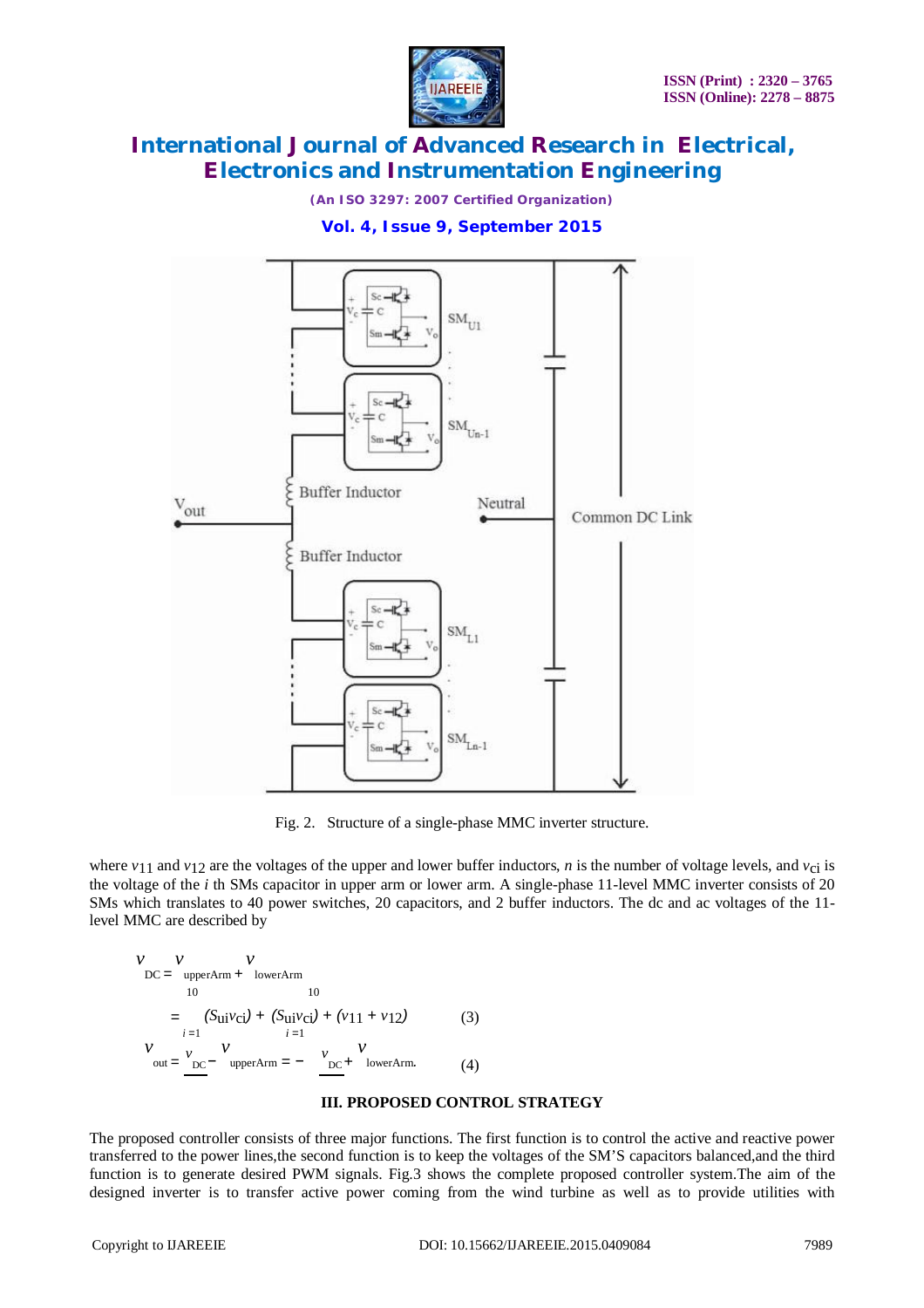

*(An ISO 3297: 2007 Certified Organization)*

#### **Vol. 4, Issue 9, September 2015**

distributive control of volt-ampere reactive(VAR) compensation and PF correction of feeder lines.The application of the proposed inverter requires active and reactive power to be controlled fully independent,so that if wind is blowing,the device should be working as a normal inverter plus being able to fix the PF of the grid at a target PF- (D-STATCOM option),and if thre is no wind ,the device should be only operating as a D-STATCOM(or capacitorbank) to regulate PF of the local grid. This translates to two modes of operation.when wind blowing and active power is coming from wind turbine:the inverter plus D-STATCOM mode. In this mode,the device is working as a regular inverter to transfer active power from the renewable energy source to the grid as well as working as a normal D-STATCOM to regulate the reactive power of the grid in order to control the PF of the grid and 2) when wind speed is zero or too low generate active power : the D-STATCOM mode . In this case,the inverter is acting only as a source of reactive power to control the PF of the grid,as a D-STATCOM. This option eliminates the use of additional capacitor banks or external STATCOMs to regulate the PF of the distribution feeder lines. Obviously, the device is capable of outputting up to to its rated maximum real power and/or reactive power ,and will always output all real power generated by the wind turbine to the grid . The amount of reactive power ,up to the design maximum,is dependent only on what the utility asks the device to produce





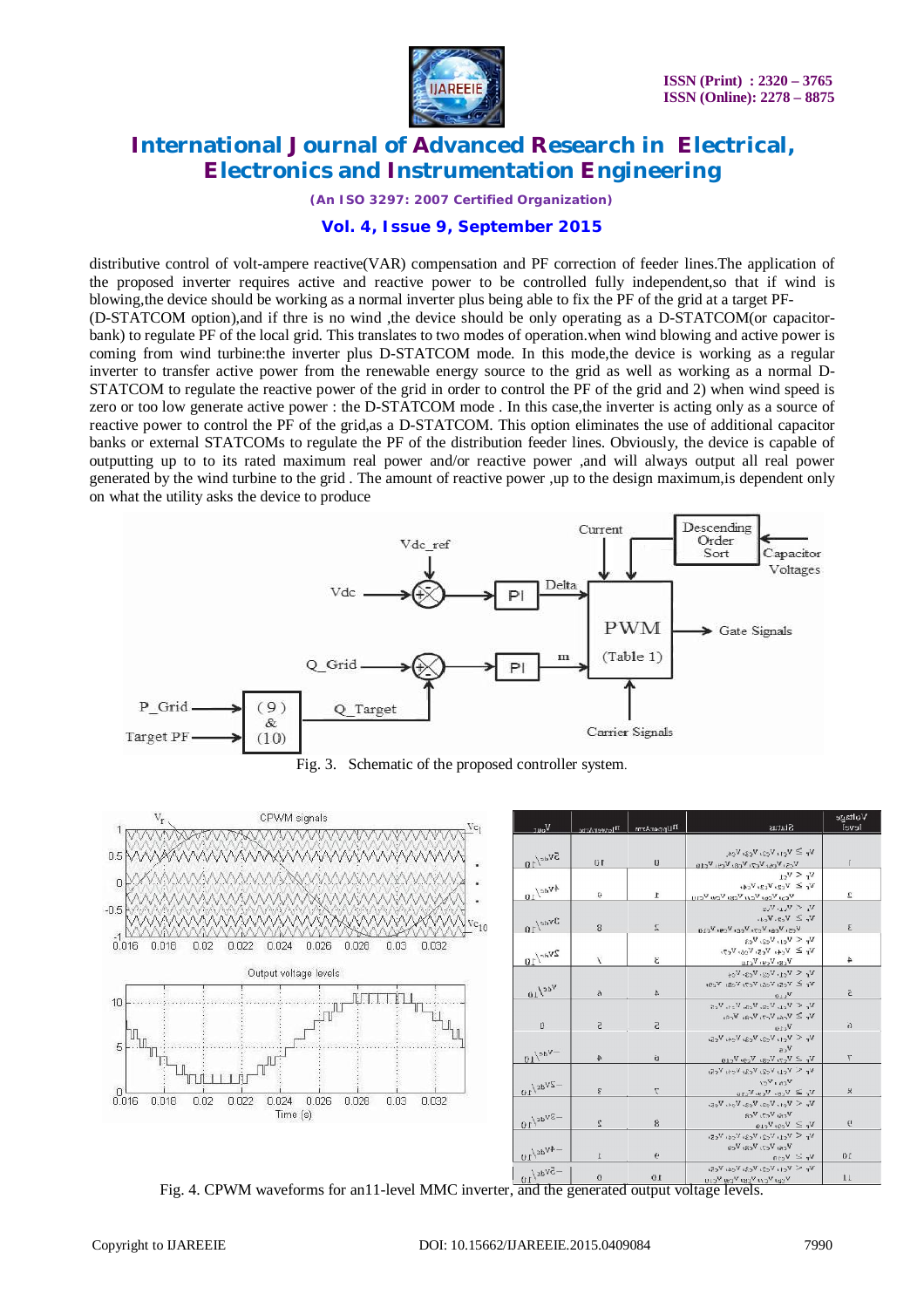

*(An ISO 3297: 2007 Certified Organization)*

#### **Vol. 4, Issue 9, September 2015**

Generally  $(5)$  and  $(6)$  dictate the power flow between a – STATCOM device and power lines

$$
P_{S} = -\frac{E_{S}E_{L}}{X} \sin \delta
$$
  

$$
Q_{S} = -\frac{E_{S}E_{L}\cos \delta - E_{L}^{2}}{X}
$$

Where x is the inducatance between the STATCOM (here as inverter) and the grid which is normally considered as output filter inductance . The root mean square (RMS) voltage of the STATCOM is given as Es and is considered to be out of phase by an angle of RMS line voltage E1. In the proposed control strategy ,active and reactive power transferred between the inverter and the distribution grid is controlled by selecting both the voltage level of the inverter and grid, respectively. The amplitude of the inverter voltage is regulated by changing the modulation index m and the angle by adding a delay to the firing signals which includes

$$
P_{S} = -\frac{mE_{S}E_{L}}{X} \sin \theta
$$
  

$$
Q = -\frac{mE_{S}E_{L}\cos \theta - E_{L}}{X}
$$

Using (9) and (10), the target reactive power for the grid is determined and is compared with the actual value of the reac-tive power of the grid. Using a PI compensator will determine the desired value for the modulation index. The power angle is also determined by comparing the actual dc voltage of the inverter with a reference value.

 $\mathfrak{D}$ 

A PI compensator determines the desired value for the power angle.The second function of the controller systems is to keep the capacitors' voltages balanced. In order to do this, a carrier-based pulsewidth modulation (CPWM) method [25], [26] is used. The top graph in Fig. 4 shows the reference signal and the carrier waveforms for an 11-level MMC inverter using CPWM technique. The bottom graph of Fig. 4 shows the output voltage levels generated based on Table I.

In an 11-level CPWM technique, ten carrier signals are compared with a reference sinusoidal signal. In Fig 4, based on the phase of the reference signal  $(v_r)$ , there are 11 operating regions where each region defines a voltage level in the output

#### $n_{\text{upperArm +}}^{n}$  +  $n_{\text{lowerArm =}}^{n}$  (11)

where  $n_{\text{upperArm}}$  and  $n_{\text{lowerArm}}$  are the numbers of SMs which are ON ( $S_c$  is ON and  $S_m$  is OFF in Fig. 1) in the upper arm or lower arm, respectively.

In an 11-level MMC inverter, there are ten upper and ten lower SMs where each SM has a capacitor. For instance, in voltage level 1 of Table I, all the upper SMs should be OFF and all the lower SMs should be ON, which translates to the fact. In an 11-level MMC inverter, there are ten upper and ten lower SMs where each SM has a capacitor. For instance, in voltage level 1 of Table I, all the upper SMs should be OFF and all the lower SMs should be ON, which translates to the fact that the main switches  $S_m$  of all upper SMs and the auxiliary switches  $(S_c)$  of all lower SMs have to be ON and all the other switches have to be OFF. In this case, the input dc voltage is applied only to the ten lower capacitors, so that the output voltage is  $v_{\text{DC}}/2$ . Fig. 5 illustrates the selection of capacitors for different voltage levels shown in Table I.

The most critical issue to control MMC is to maintain the voltage balance across all the capacitors. Therefore, the SMs' voltages are measured and sorted in descending order during each cycle. If the current flowing through the switches is positive, so that capacitors are being charged,  $n_{\text{upperArm}}$  and  $n_{\text{upperArm}}$  and of the SMs in upper arm and lower arm with the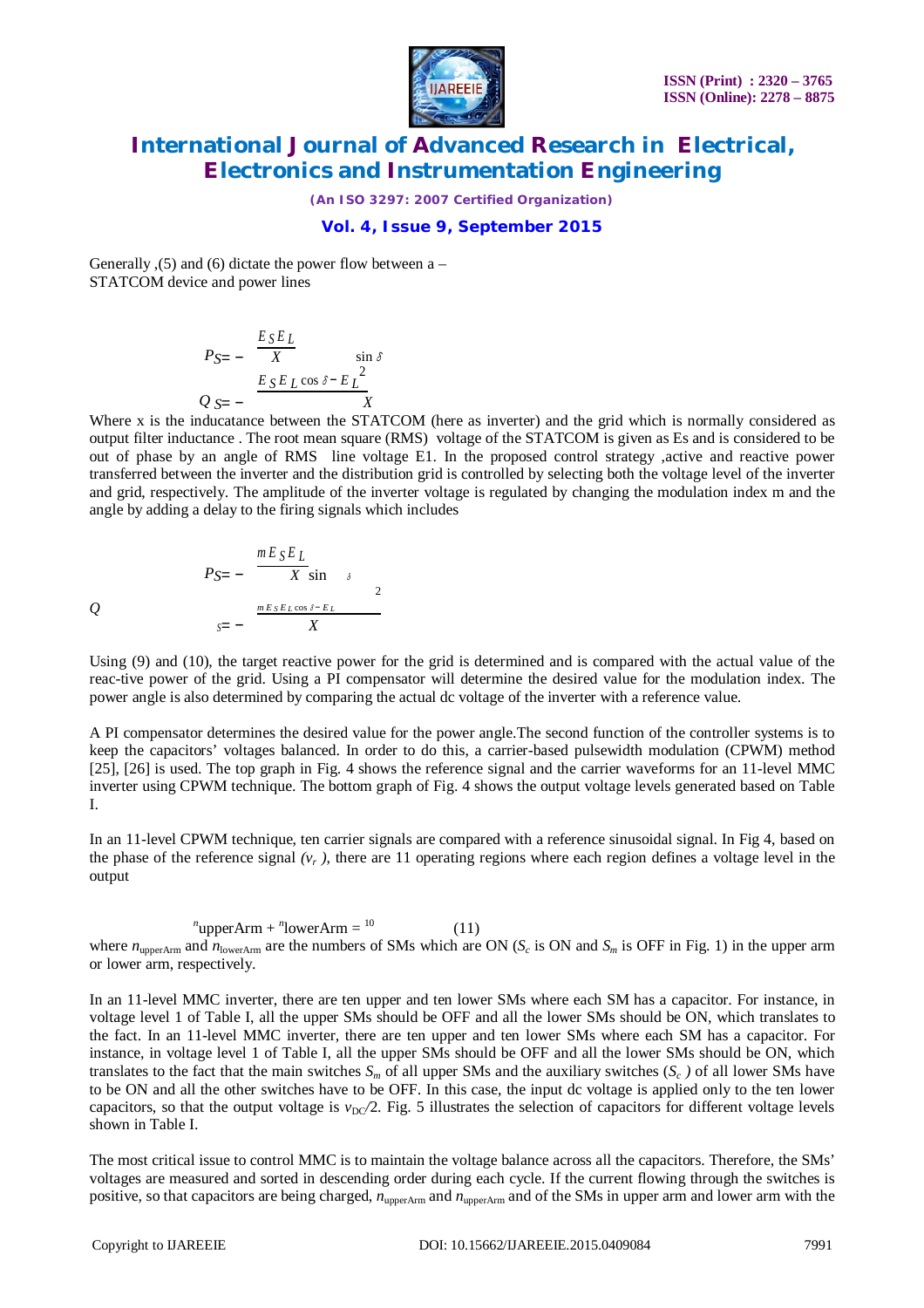

*(An ISO 3297: 2007 Certified Organization)*

### **Vol. 4, Issue 9, September 2015**

lowest voltages are selected, respectively. As a result, ten capacitors with lowest voltages are chosen to be charged.

Likewise, if the current flowing through the switches is negative, so that capacitors are being discharged,  $n_{\text{upperArm}}$  and  $n_{\text{unperarm}}$  of the SMs in upper arm and lower arm with highest voltages are selected, respectively. As a result, ten capacitors with highest voltages are chosen to be dis-charged. Consequently, the voltages of the SMs' capaci-tors are balanced. Considering Table I and based on the direction of the current flowing through the switches, the proper algorithm will be selected to maintain capacitor balance.

The third function of the controller system is the PWM generation block. In this block, based on the desired modulation index, power angle, voltages of the capacitors, direction of the current flowing through the switches and using Table I, the controller generates the PWM signals in order to meet all the system requirements.

#### **IV. SIMULATION AND PRACTICAL RESULTS**

The design of an 11-level MMC inverter was carried out in MATLAB/Simulink. The simulation is 20 s long and contains severe ramping and de-ramping of the wind turbine. The goal is to assess the behavior of the control system in the worst conditions. Table II shows the values of the parameters used for the simulation.

Before  $t = 6$  s, there is no wind to power the wind turbine; therefore, the dc link is open-circuited. At  $t = 6$  s, the input power of the inverter is ramped up to 12 kW in 5 s, and then ramped down to 3.5 kW 4 s later. Fig. 6 shows the output active power from the wind turbine. In the simulation, the local load makes the PF 0.82. When the simulation starts, the inverter provides enough compensation to reach the target PF 0.90. Fig. 7 shows the output active and reactive power from the wind turbine and the grid. After *t* = 6 s, the output power of the wind turbine is increased, and as a result the level of active power provided by the feeder line is decreased by the same amount.

The simulated output voltage of the inverter before the filter is shown in Fig. 8. Fig. 9 shows the PF of the grid. The PF of the grid is constant at 0.90 regardless of the active power from the wind turbine, showing that the main goal of the inverter is achieved. The set-point for dc link voltage of the inverter is 2000 V and the RMS value of the output ac voltage is 600 V.

The delta and modulation index graphs are shown in Fig. 10. As soon as the active power comes from the wind turbine, the controller system increases the value of the power angle in order to output more active power to the grid.

Therefore, the active power provided from the feeder lines to the load is decreased, and as a result the reactive power from the feeder lines is decreased. Consequently, the modulation index is increased by the controller system to inject more reactive power needed by the load.

| Parameter                     | Value     |
|-------------------------------|-----------|
| $L_{line}$                    | 15mH      |
| $R_{line}$                    | $1$ Ohm   |
| $L_{\text{Filter}}$           | 5mH       |
| Transformer primary voltage   | 12000 V   |
| Transformer secondary voltage | 600 V     |
| Switching frequency           | $2$ kHz   |
| Load active power             | 50 kW     |
| Load reactive power           | 34.8 kVAR |
| Target PF                     | 0.90      |
| DC link Voltage               | 2000 V    |

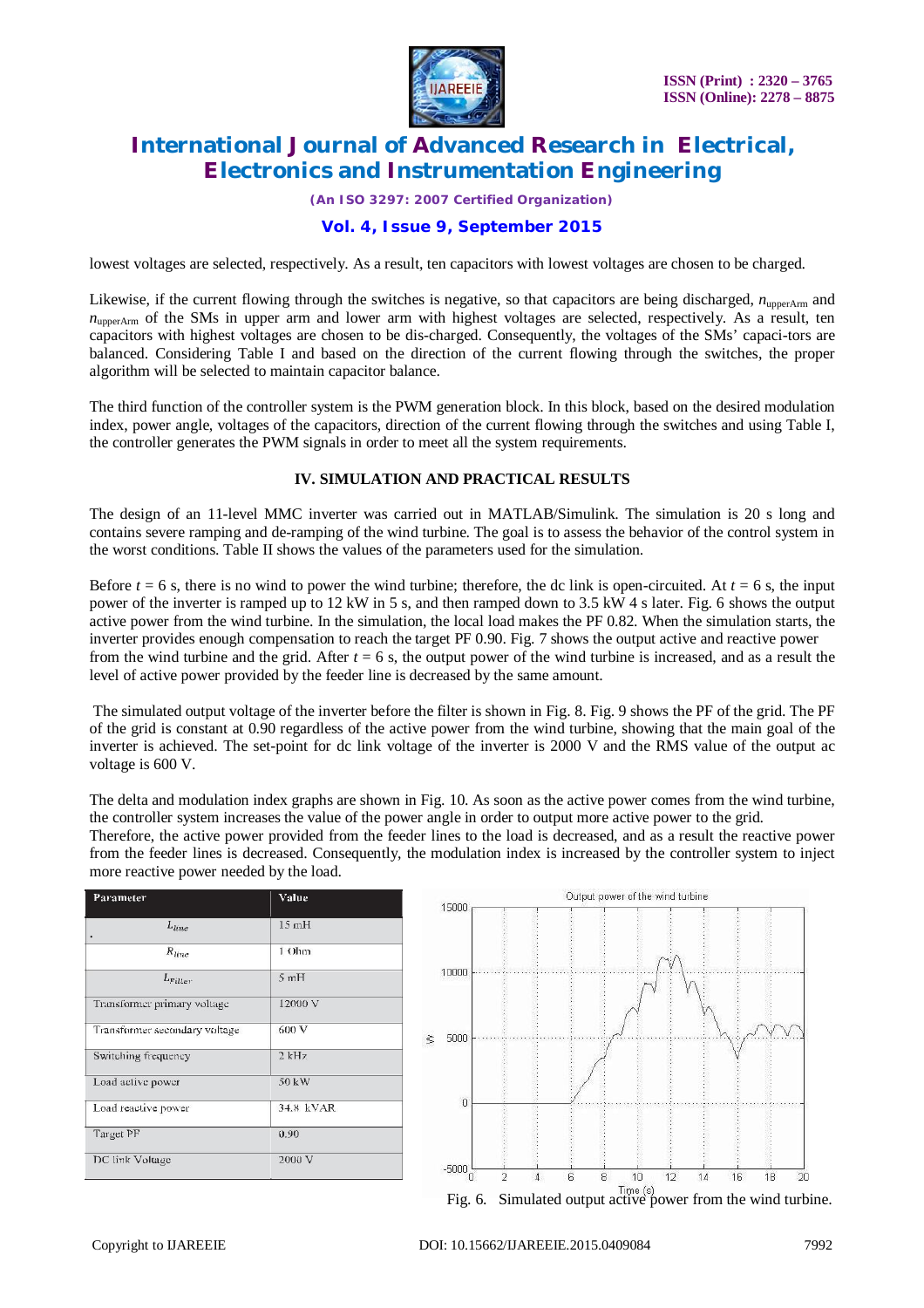

*(An ISO 3297: 2007 Certified Organization)*

#### **Vol. 4, Issue 9, September 2015**

To validate the simulation results, a scaled version of the proposed inverter has been built and tested. The power rating of the scaled prototype model is 250 W and/or VAR, which is limited by the rating of the semiconductor devices. The experimental results serve only as a proof-of-concept. In order to implement the control strategy and to handle the feedback signals, two CLP 1104 dSPACE systems have been synchro-nized. A three-phase PM generator driven by a variable speed dc motor is used to emulate the wind speed change. Fig. 11 shows the test bench setup and the 11-level prototype inverter.

Fig. 12 shows the output voltage of the inverter where the switching frequency and the values of the LC filter is 2 kHz, 5 mH, and 10 *μ*F, respectively. The efficiency of the inverter is close to 0.95. The experimental output voltage THD and current TDD is 2.7 and 2.12%, respectively.

In grid-connected mode, the inverter is connected to the grid through a transformer with the ratio 120:24. The load PF is set to 0.65 and the target PF is 0.90. In this case, the job of the inverter is to fix the PF at the target PF regardless of the input active power from the wind emulator.

In order to show the performance of the system conveniently, an AEMC 8230 power meter is used and the practical results are captured and shown using and the ControlDesk, which is a helpful tool associated with the dSPACE 1104 package. Fig. 13 shows the system parameters before compensation in which the inverter is disconnected from the grid. In this case the inverter is open-circuited and there is no active or reactive power transfer between the inverter and the wind emulator.





grid.

and reactive power of the power lines (bottom graph).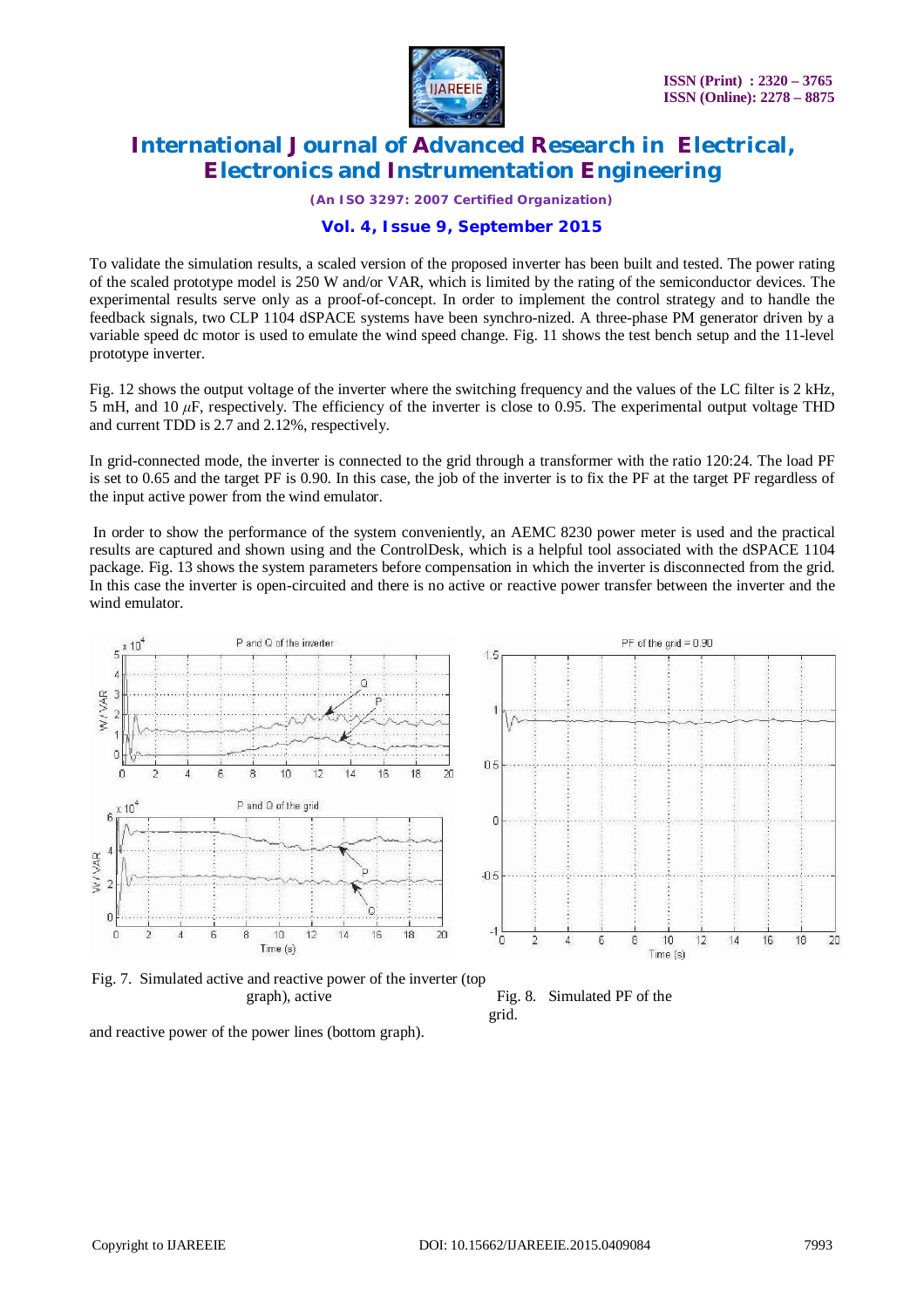

*(An ISO 3297: 2007 Certified Organization)*

#### **Vol. 4, Issue 9, September 2015**

#### **V. RESULT AND DISCUSSION**





Fig.9.Simulated output voltage of an 11-Level Inverter Fig.10.Simulated and delta and modulation index of the 11-level inverter

#### **VI.CONCLUSION**

In this paper, the concept of a new multilevel inverter with FACTS capability for small-to-mid-size wind installations is presented. The proposed system demonstrates the application of a new inverter with FACTS capability in a single unit without any additional cost. Replacing the traditional renew-able energy inverters with the proposed inverter will eliminate the need of any external STATCOM devices to regulate the PF of the grid. Clearly, depending on the size of the compensation, multiple inverters may be needed to reach the desired PF.

This shows a new way in which distributed renewable sources can be used to provide control and support in distribution systems. The proposed controller system adjusts the active power by changing the power angle (delta) and the reactive power is controllable by the modulation index *m*. The simulation results for an 11-level inverter are presented in MATLAB/Simulink. To validate the simulation results, a scaled prototype of the proposed 11-level inverter with D-STATCOM capability is built and tested. Practical results show good performance of the proposed control strategy even in severe conditions.

#### **REFERENCES**

- 1. *U.S. Solar Market Insight, 2010 Year End Review Executive Summary*, SEIA, Washington, DC, USA, 2011.
- 2. *AWEA U.S. Wind Industry Annual Market Report Year Ending 2010*, AWEA, Washington, DC, USA, 2011.
- 3. S. A. Rahman, R. K. Varma, and W. H. Litzenberger, "Bibliography of FACTS applications for grid integration of wind and PV solar power systems: 1995–2010 IEEE working group report," in *Proc. IEEE Power Energy Soc. General Meeting*, Jul. 2011, pp. 1–17.
	- A. Beekmann, J. Marques, E. Quitmann, and S. Wachtel, "Wind energy converters with FACTS capabilities for optimized integration of wind power into transmission and distribution systems," in *Proc. CIGRE/IEEE PES Joint Symp. Integr. Wide, Scale Renew. Resour. Power Del. Syst.*, Jul. 2009, pp. 1–9.
- 4. J. Rodriguez, J. S. Lai, and F. Z. Peng, "Multilevel inverters: Survey of topologies, controls, and applications," *IEEE Trans. Ind. Appl.*, vol. 49, no. 4, pp. 724–738, Aug. 2002.
- 5. F. Z. Peng, J. S. Lai, J. W. McKeever, and J. VanCoevering, "A mul-tilevel voltage-source inverter with separate DC sources for static VAr generation," *IEEE Trans. Ind. Appl.*, vol. 32, no. 5, pp. 1130–1138, Oct. 1996.
- 6. L. M. Tolbert and F. Z. Peng, "Multilevel converters as a utility interface for renewable energy systems," in *Proc. IEEE Power Eng. Soc. Summer Meeting*, vol. 2. Jul. 2000, pp. 1271–1274.
- 7. S. Kouro, M. Malinowski, K. Gopakumar, J. Pou, L. G. Franquelo, B. Wu, *et al.*, "Recent advances and industrial applications of multilevel converters," *IEEE Trans. Ind. Electron.*, vol. 57, no. 8, pp. 2553–2580, Aug. 2010.